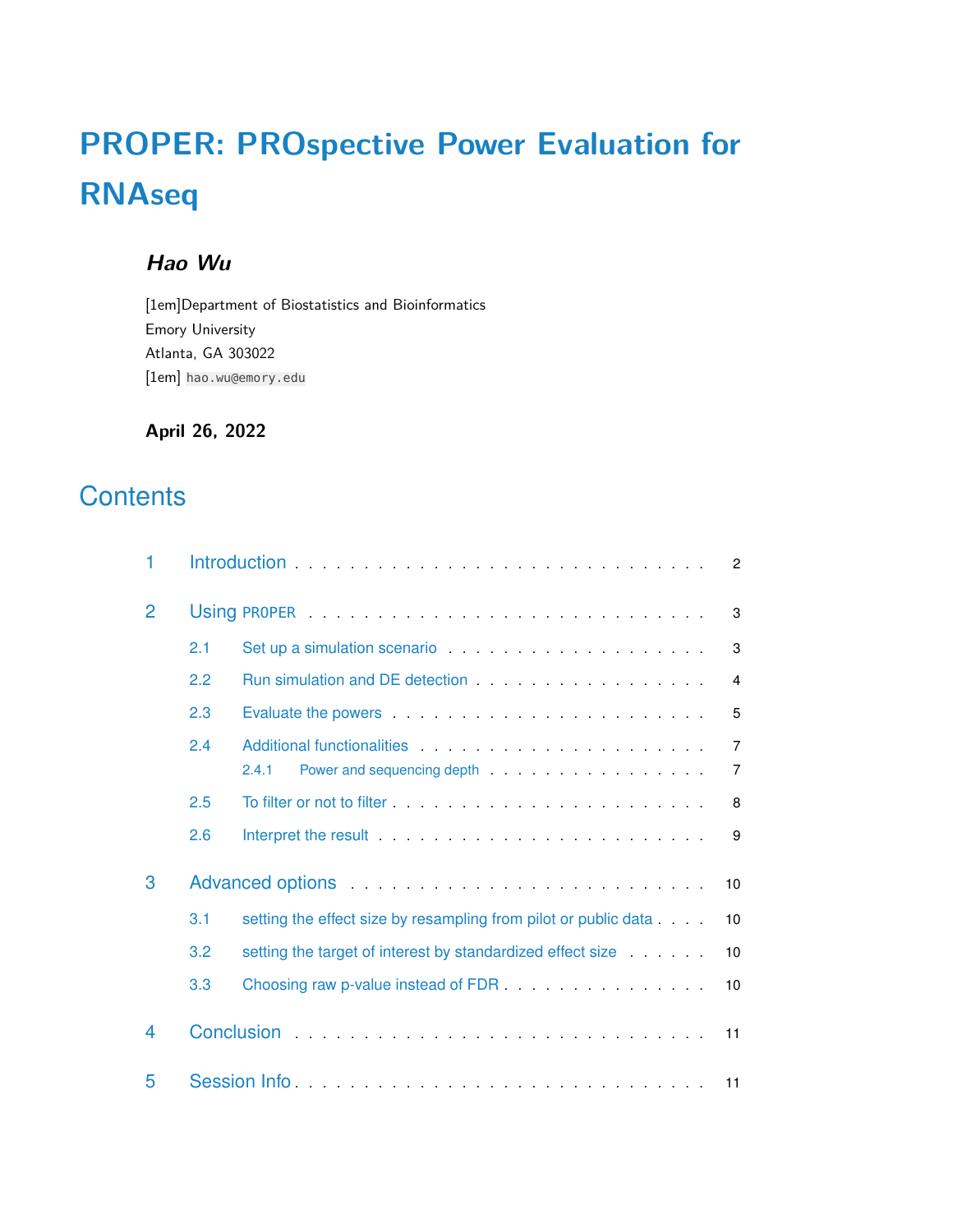#### **Abstract**

<span id="page-1-0"></span>This vignette introduces the use of PROPER (**PRO**spective **P**ower **E**valuation for **R**NAseq), which is designed to provide power–sample size assessment in differential expression detection from RNA-seq data in a two-group comparison setting.

# 1 Introduction

RNA-seq has become a routine technique in quantifying and comparing gene expressions, and is widely used in differential expression (DE) detection. A number of methods and software tools have been developed for that purpose  $[1, 2, 3]$  $[1, 2, 3]$  $[1, 2, 3]$  $[1, 2, 3]$  $[1, 2, 3]$ . An RNA-Seq workflow at the gene level is also available as Bioconductor package rnaseqGene.

The determination of sample sizes is an important question in RNA-seq experimental design, and required in many grant applications. Due to the complex nature of RNA-seq data and the analysis techniques, traditional methods for evaluating power vs. sample size is not applicable. The main difficulty in the problem lie in following aspects:

- Multiple-testing problem. Since the DE test is performed simultaneously for many genes, the type I error is often controlled by false discovery rate (FDR), which poses difficulty in traditional power calculation.
- Coverage depth. Unlike gene expression microarrays, the statistical power of the DE test from RNA-seq data is greatly affected by the expression level (or the sequence counts). Genes with higher counts (such as longer genes) will be easier to detect even when the effect sizes are the same as the low-count genes (shorter genes).
- DE detection procedure. Many existing RNA-seq DE methods implement different type of "shrinkage" procedures to stabilize the estimation of within group variations. This makes the power calculation an intractable problem.

Due to these difficulties, we argue that the power calculation for RNA-seq can not be solve analytically. We develop a simulation-based method [\[4\]](#page-11-3) and R package PROPER (stands for **PRO**spective **P**ower **E**valuation for **R**NAseq), which provides simulation-based method to compute power-sample size relationship. The software package contain following three modules:

- 1. Data generation. The RNA-seq count data are simulated from a negative binomial model based on user specified model parameters.
- 2. DE detection. The DE detection is performed using existing software package.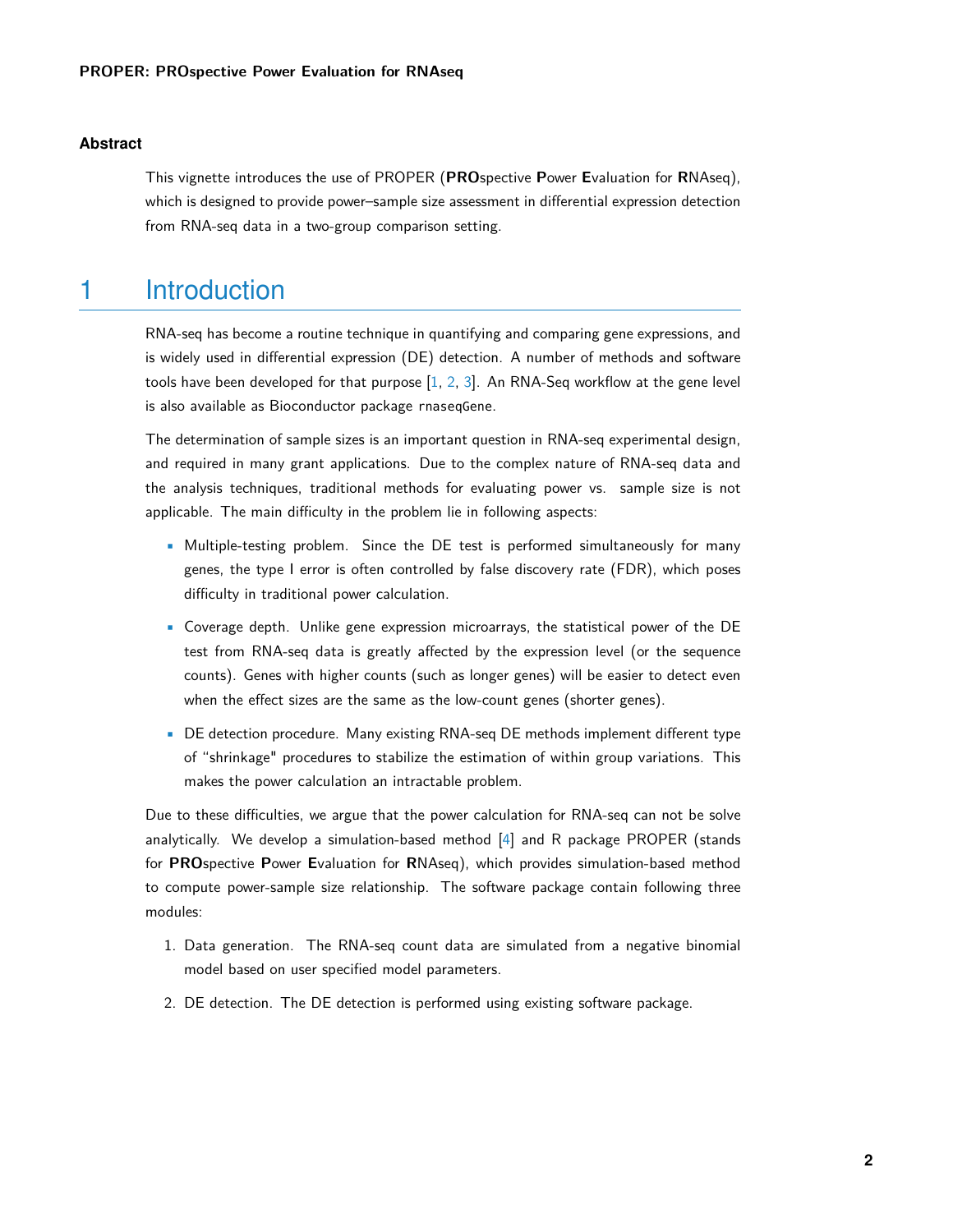3. Power assessment. The DE detection results are assessed to generate power–sample size relationship. Various power-related quantities are computed, including marginal and stratified power, FDR, number of true/false discoveries, false discovery cost, type I error. These quantities will help investigators to determine desirable sample sizes.

# <span id="page-2-0"></span>2 Using PROPER

To assess the power-sample size relationship using PROPER, one needs to follow the simple steps below.

- 1. Set up a simulation scenario and select a method for detecting DE.
- 2. Run simulation and DE detection.
- <span id="page-2-1"></span>3. Evaluate the power–sample size relationship.

### 2.1 Set up a simulation scenario

To set up a simulation scenario, call the RNAseq.SimOptions.2grp function. Users have the option to set up number of genes, percentage of genes with DE, sequencing depth (total number of read counts), baseline expression level, biological variations, and magnitude of DE (effect sizes). These factors all affect the power of detecting DE, yet making assumptions on these is not a trivial task. We provide options to make use of parameters estimated from real RNAseq data sets:

- Cheung data: expressions of lymphoblastoid cell lines from 41 CEU individuals in International HapMap Project. The data are from unrelated individuals, so the expressions show large biological variations overall.
- Gilad data: human liver sample comparisons between male and female. The biological variations are smaller than those from Cheung data.
- Bottomly data: include 21 samples from two stains of inbreed mice. Since the data are from inbreed animal models, the biological variations among replicates are much smaller.
- MAQC data: these are the benchmark datasets generate by FDA to test the sequencing technology. The replicates are technical replicates so there's essentially no dispersion.

These data sets are chosen for they represent different levels of dispersion distributions, which DE detection results can be sensitive to. Most of the real RNA-seq data should have dispersions in between of these.

The following command sets up simulation options with 20,000 genes, 5% genes being DE, baseline expression and dispersion based on Cheung data: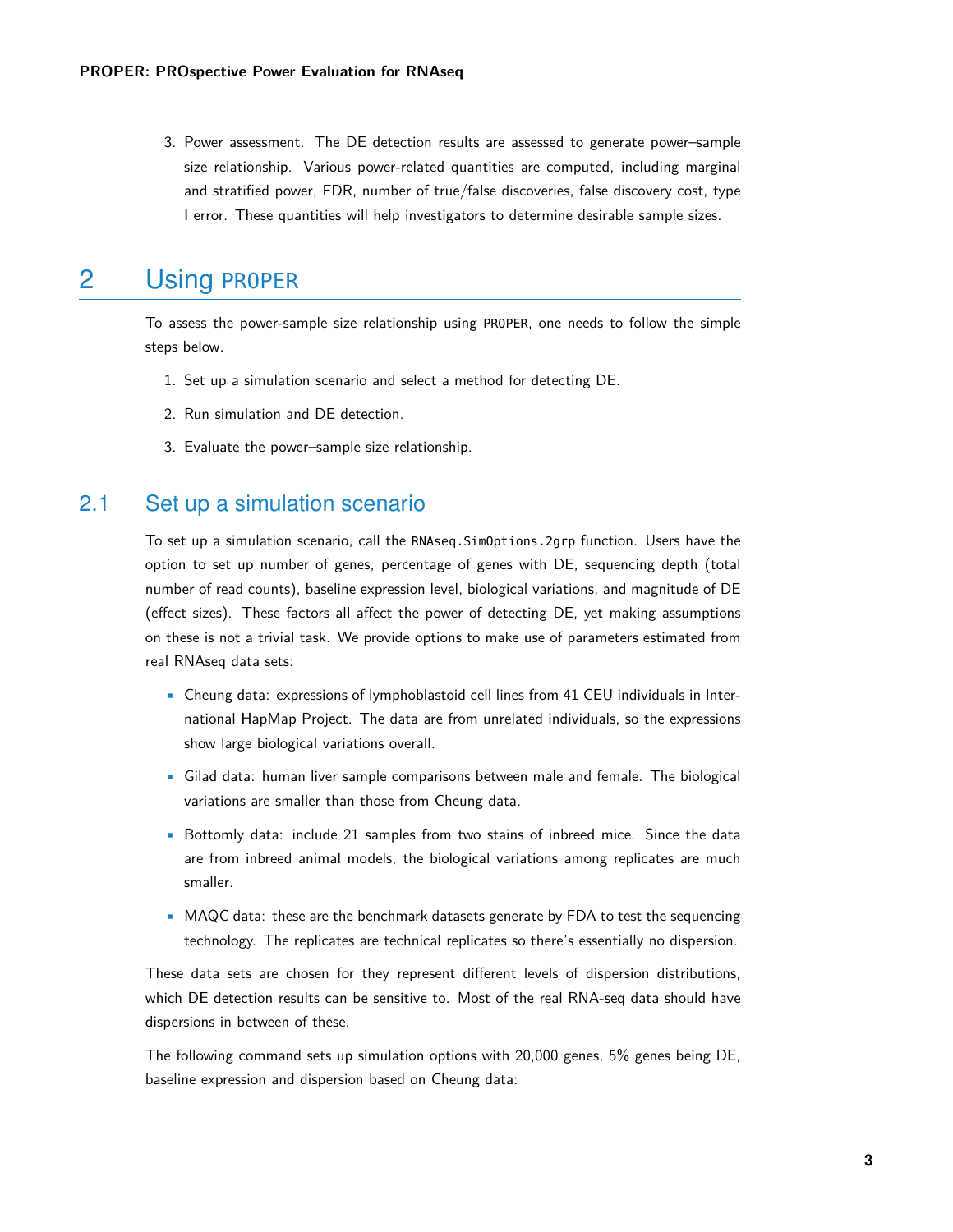```
library(PROPER)
sim.opts.Cheung = RNAseq.SimOptions.2grp(ngenes = 20000, p.DE=0.05,
 lOD="cheung", lBaselineExpr="cheung")
```
To make simulation options based on Bottomly data, do:

```
sim.opts.Bottomly = RNAseq.SimOptions.2grp(ngenes = 20000, p.DE=0.05,
 lOD="bottomly", lBaselineExpr="bottomly")
```
To set up meaningful effect size between two groups is non-trivial. The package allows for both parametric setting for the log fold change as well as resampling based simulation if the user wishes to use some pilot data. The default is a mixture of 0 for non-DE genes and  $N(0, 1.5^2)$  for DE genes.

## <span id="page-3-0"></span>2.2 Run simulation and DE detection

With the simulation settings ready, one can call runSims function to generate count data and perform DE detection. Since the main goal of the function is to evaluate power and sample size relationship, users specify the sample sizes (number of replicates in each group) for which they want to evaluate power. By default, we evaluate power when there are 3, 5, 7, and 10 samples in each treatment group. We found through preliminary results that 10 samples in each group provides adequate power when the dispersions are small (similar to those from Bottomly data). If the dispersions are large, we suggest users increase sample sizes, but it will take more computational time.

This is the most computationally intensive part of the software. The computational performance depends on the DE detection software and the scale of the simulation. For a simulation with 50,000 genes, four different sample sizes, and using edgeR for DE detection, each simulation takes around 10 seconds on a Macbook Pro laptop with 2.7Ghz i7 CPU and 16G RAM, which translates to 17 minutes for 100 simulations.

The number of simulations need to be specified. We recommend to run at least 20 simulations in order to get stable results. The simulation results should be saved for the next step power evaluation.

The built-in DE detection method inlcude edgeR, DESeq and DSS. These Bioconductor packages need to be installed in order to use them.

To run simulation and DE detection using edgeR, do:

<span id="page-3-1"></span>simres =  $runSims(Nreps = c(3, 5, 7, 10)$ , sim.opts=sim.opts.Cheung, DEmethod="edgeR", nsims=20)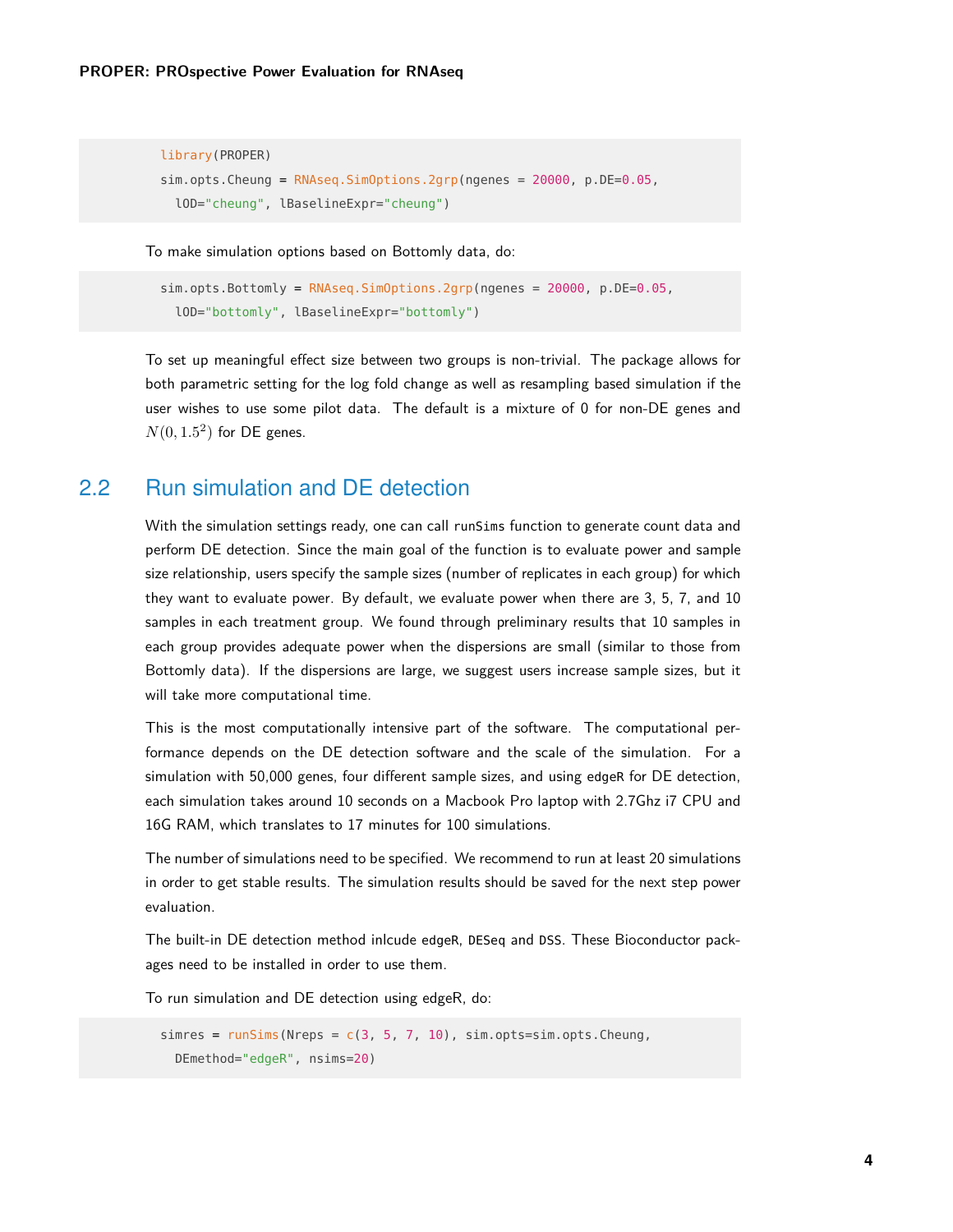### 2.3 Evaluate the powers

With the simulation results from runSims, one can use comparePower function to evaluate powers in different ways. comparePower is a rather comprehensive function with many options. Users have the ability to specify:

- Method to control type I error (by raw p-values or FDR), and the desired type I error threshold for calling DE.
- Method to stratify genes (by baseline expression level or dispersion) and the strata, since the function will provide stratified power-related quantities.
- Method to define "biologically interesting genes". There could be many true DE genes with small changes, which can be difficult to detect. Including these gene in the "true DE" set will hurt the power. We advocate to estimate the "targeted" power, which is defined as the power to detect biologically interesting genes, or genes with at least moderate expression changes. We argue that the targered power are of more interests for investigators. This function provide options for defining biologically interesting genes, by either log fold change or standardized log fold change (log fold change divided by square root of dispersion).

It is important to point out that this power evaluation step is independent of the previous simulation/DE dection step (using runSims). With the same results from runSims, one can evaluate the powers using different criteria in comparePower.

The following command evaluate the powers with following criteria:  $(1)$  genes with  $FDR<0.1$ are deemed DE; (2) stratification is done by baseline expression level; (3) biologically interesting genes are defined as those with log fold change greater than 0.5:

```
powers = comparePower(simres, alpha.type="fdr", alpha.nominal=0.1,
  stratify.by="expr", delta=0.5)
```
Users can summarize or visualize the results from comparePower function. For example, the result can be nicely summarized by calling summaryPower function, which genreates following table for marginal power-related quantities.

|    |      |      | Sample size Nominal FDR Actual FDR Marginal power $Avg \# of TD Avg \# of FD FDC$ |        |       |      |
|----|------|------|-----------------------------------------------------------------------------------|--------|-------|------|
|    | 0.10 | 0.44 | 0.27                                                                              | 56.42  | 31.00 | 0.56 |
| 5  | 0.10 | 0.27 | 0.41                                                                              | 79.79  | 18.53 | 0.22 |
|    | 0.10 | 0.19 | 0.49                                                                              | 92.13  | 19.21 | 0.09 |
| 10 | 0.10 | 0.14 | 0.58                                                                              | 106.15 | 12.64 | 0.11 |

summaryPower(powers)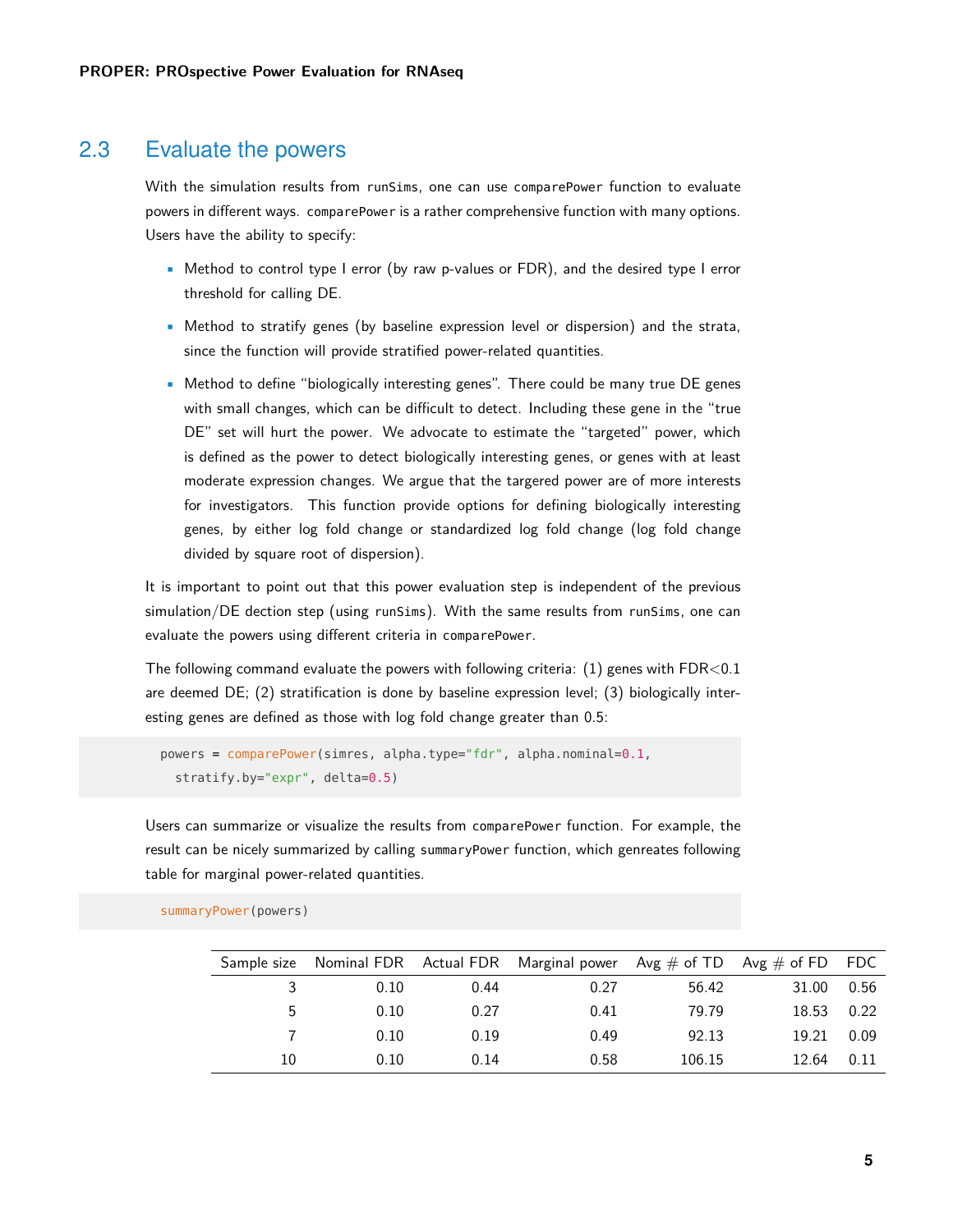The table summarizes marginal power-related results under each sample size, including marginal power, true discovery (TD), false discovery (FD), and false discovery cost (FDC, defined as the number of FD divided by the number of TD).

To visualize the power results, there are a list of functions generating different figures for visualization. Specifically:

• To plot the stratified power, do

#### plotPower(powers)

Each line in the figure represents the stratified power under a certain sample size. In the figure below, the powers are calculated stratitifed by the average counts of genes. It shows that when the counts are very low (between 0 and 10), the powers are very low. For genes with more than 10 reads, powers increase significantly. Moreover, it shows when there are 10 samples in each group, the powers are close to the canonically desired level of 0.8 for genes with reasonably large counts.



**Figure 1: Stratified target power**

• To plot the number of true discoveries, do

plotPowerTD(powers)

Again, each line represents results from one sample size. The numbers of true discoveries from each stratum are plotted.

• To plot the stratified false discovery cost, do

plotFDcost(powers)

• Or one can call plotAll to generate all plots in a single figure: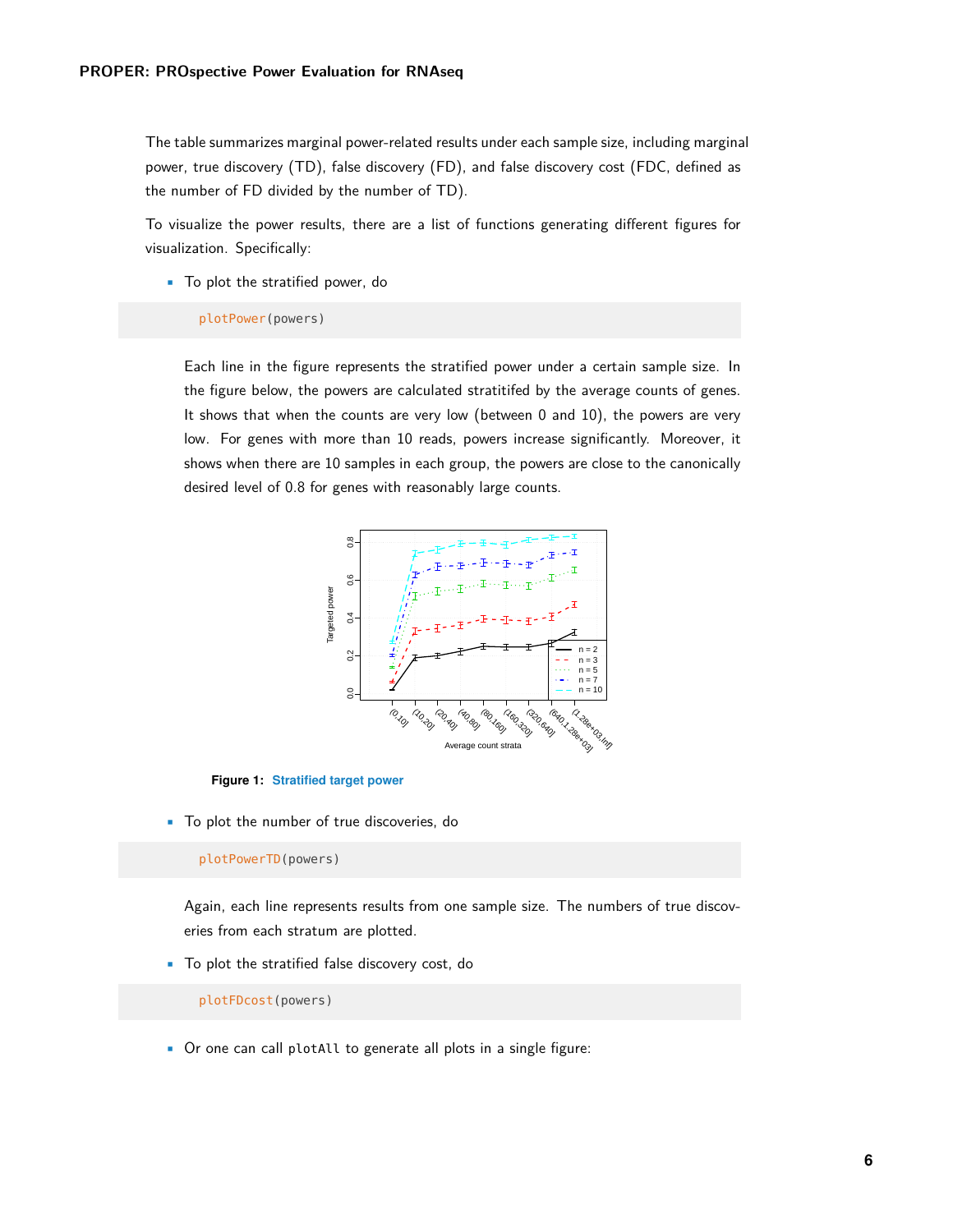

**Figure 2: Stratified number of true discoveries**



**Figure 3: Stratified false discovery cost**

<span id="page-6-0"></span>plotAll(powers)

## 2.4 Additional functionalities

#### 2.4.1 Power and sequencing depth

<span id="page-6-1"></span>In RNAseq experiments, the design stage involves decisions beyond sample size. One may face a choice between fewer samples sequenced deeper versus more samples sequenced shallower. The sequencing depth and sample size relationship can be assessed using power.seqDepth function:

power.seqDepth(simres, powers)

This generates the following table.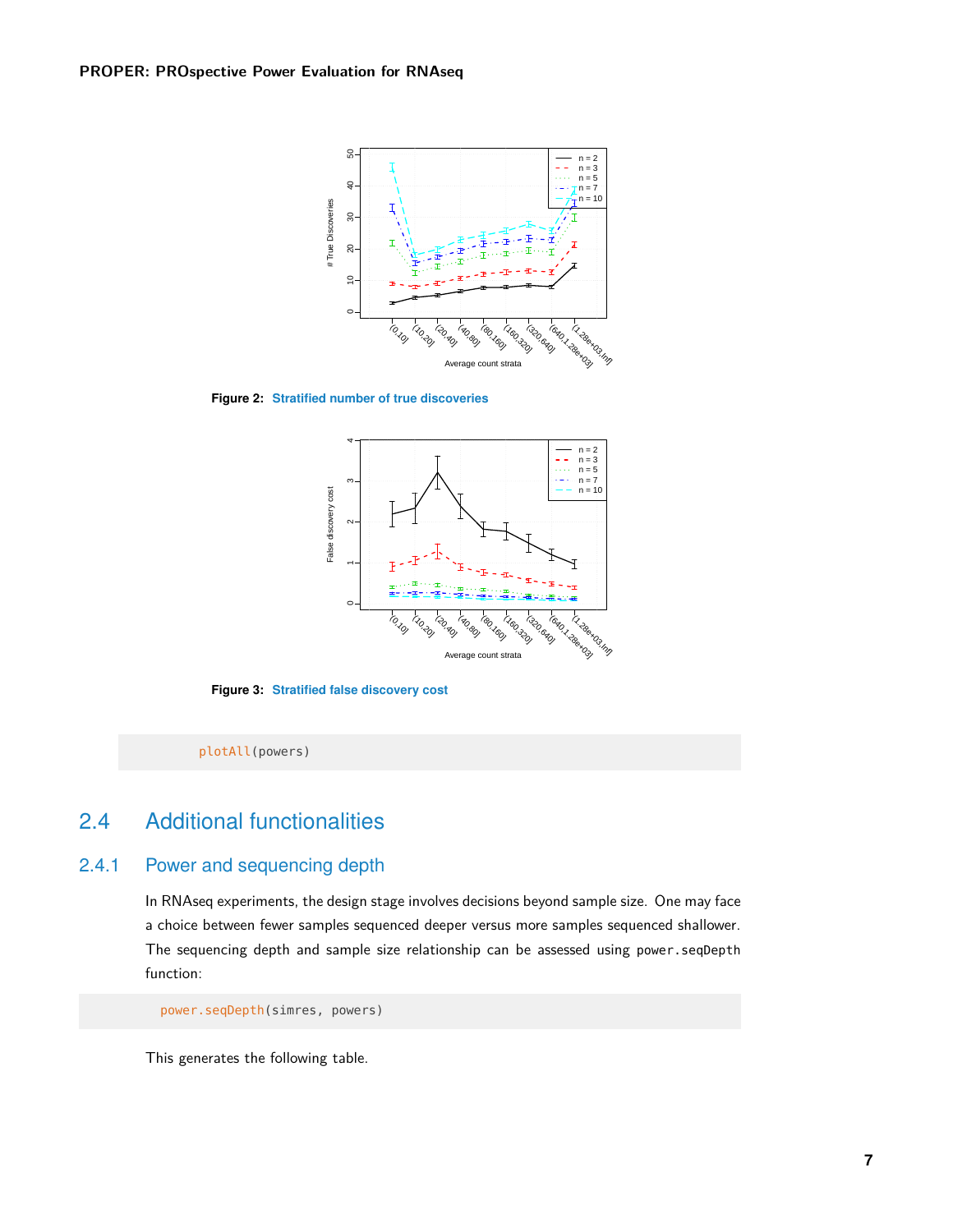

**Figure 4: Visualization of stratified power-related quantities**

This table reads as the following: Using 5 replicates in each group with average coverage similar to that from the Cheung data (or whatever you used in your simulation set up), the marginal power is 0.41. Doubling the depth would increase the power to 0.44, yet doubling the sample size at the same depth would increase the power to 0.58. Thus for this example, using more replicates is more helpful than sequencing deeper.

### <span id="page-7-0"></span>2.5 To filter or not to filter

Differential expression is particularly difficult to detect in genes with very low counts. This is because the Poisson counting error is comparable or even greater than the biological variation. Thus it is difficult to identify true DE from noise in these genes and it is often desirable to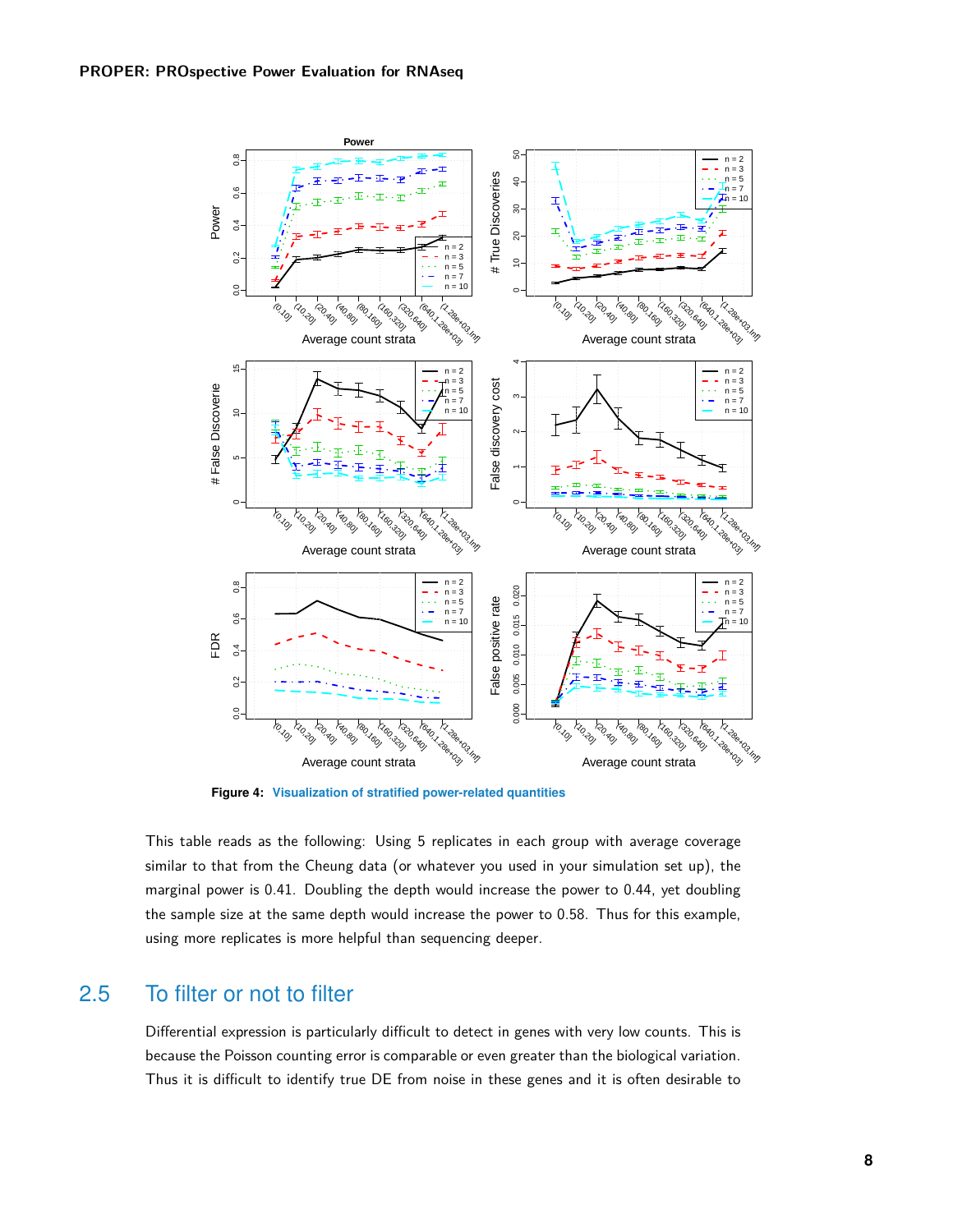|               | 3 reps | 5 reps | 7 reps | 10 reps |
|---------------|--------|--------|--------|---------|
| 0.2           | 0.21   | 0.33   | 0.41   | 0.50    |
| 0.5           | 0.24   | 0.37   | 0.46   | 0.55    |
| 1             | 0.27   | 0.41   | 0.49   | 0.58    |
| $\mathcal{P}$ | 0.30   | 0.44   | 0.53   | 0.62    |
| 5             | 0.34   | 0.48   | 0.57   | 0.66    |
| 10            | 0.36   | 0.51   | 0.60   | 0.69    |
|               |        |        |        |         |

filter out some genes before performing DE test. Filtering decreases the number of total tests and thus reduced the burden for multiple testing adjustment. Though we forego the possibility of detecting DE for the genes filtered out, we do not pay the price in false positives either. This may lead to better power, but the tradeoff is not apparent and the cutoff for filtering is not obvious.

For the example described in Section 2, if we want to evalute power when we filter out genes within the first strata of expression (average counts in 0-10), we specify the options filter.by and strata.filtered:

```
powers = comparePower(simres, alpha.type="fdr", alpha.nominal=0.1,
  strata = c(\theta, 10, 2^(1.7)*10, 10f), filter.by="expr",
  strata.filtered=1, stratify.by="expr", delta=0.5)
```
### 2.6 Interpret the result

The major application of PROPER is to help choose proper sample size, especially for grant applications. The results from PROPER can be interpreted and written as the following in a grant application (with proper modification):

<span id="page-8-1"></span>"Assume the transcriptome mean and variation profiles are similar to those from mouse striatum cells in previous studies, and the magnitude of true differential expression is similar to the level observed between two strains of mice. If we expect to identify 80% of DE genes whose log fold change is beyond 0.5, when the sequencing depth is at 5-million and FDR is controlled at 0.2, we need to have at least 5 samples in each treatment group."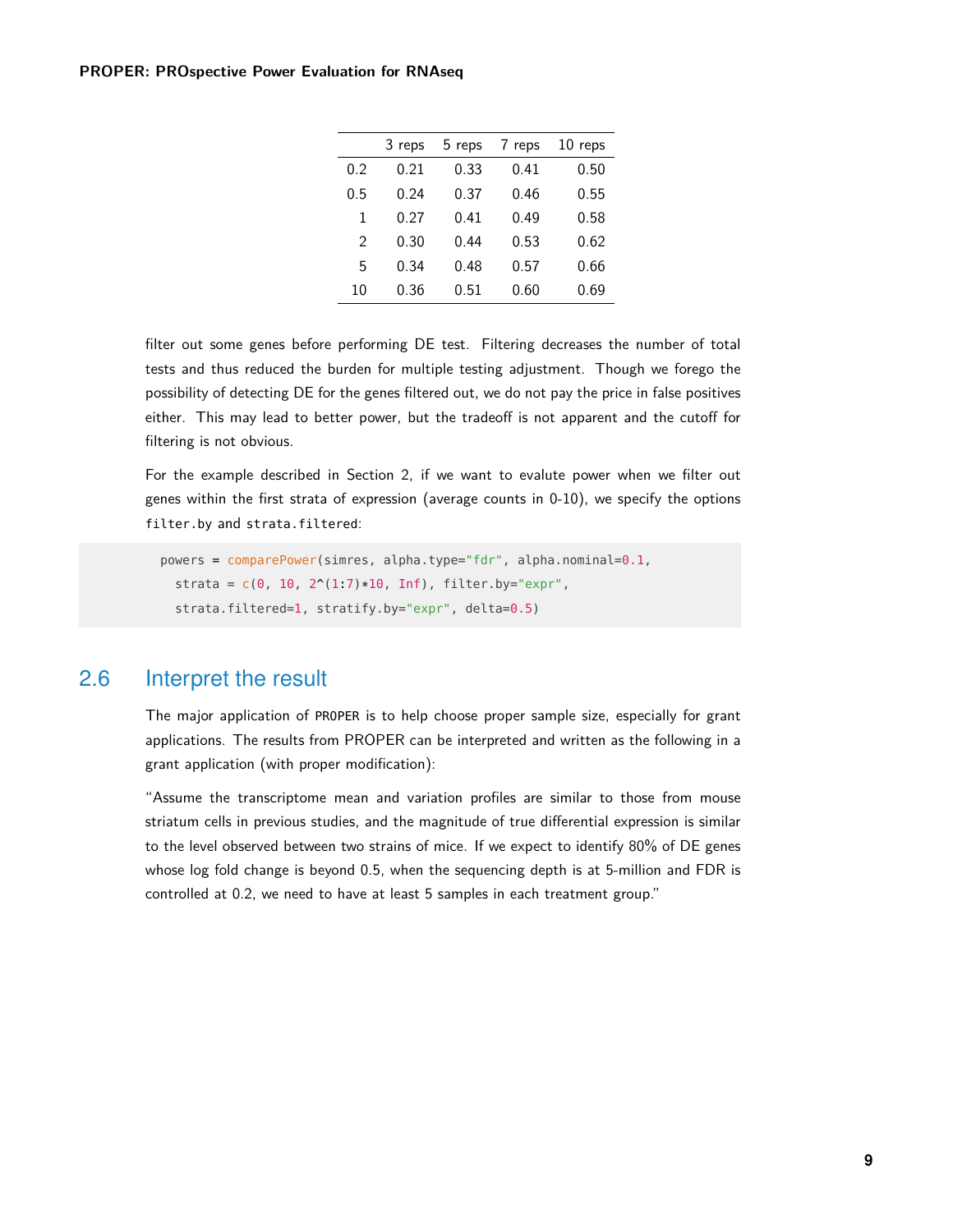# 3 Advanced options

# 3.1 setting the effect size by resampling from pilot or public data

<span id="page-9-0"></span>Sometimes the user may not want to make a parametric assumption for the effect size, but can feel comfortable expecting the overall DE is similar to that observed in another experiment. In this case we may use resampling based simulation. We include an example data frame of mean expression measures (in log scale) in PBMC samples under various conditions. The data can be access by data(pbmc).

### <span id="page-9-1"></span>3.2 setting the target of interest by standardized effect size

There is no general agreement on what makes an interesting or relevant amount of differential expression. Many researchers use fold change as a unit of effect size, as this is a unit less measure relative to reference expression level. Other argue that the relevant effect size may depend on a gene's natural biological coefficient of variation (BCV). If the user wishes to define targets of interest as genes with DE relative to BCV, one may change set the option target.by to effectsize (the default is lfc for log fold change).

The following command evaluate the powers with following criteria: (1) genes with estimated  $fdr < 0.1$  are declared DE; (2) stratification is done by dispersion level; (3) biologically interesting genes are defined as those with standardized log fold change greater than 1:

```
powers = comparePower(simres, alpha.type="fdr", alpha.nominal=0.1,
  stratify.by="dispersion", target.by="effectsize", delta=1)
```
### 3.3 Choosing raw p-value instead of FDR

As one inspects the DE detection in simulation, a user may notice that the actual false discovery proportion differs from the nominal FDR reported from the DE detection method. One may decide to use unadjusted raw p-values to define DE gene in such situations (though typically much lower than 0.05 to account for multiple testing).

The following command evaluate the powers with following criteria:  $(1)$  genes with pvalue $<$ 0.001 are deemed DE; (2) stratification is done by dispersion level; (3) biologically interesting genes are defined as those with standardized log fold change greater than 1:

```
powers = comparePower(simres, alpha.type="pval", alpha.nominal=0.001,
  stratify.by="dispersion", target.by="effectsize", delta=1)
```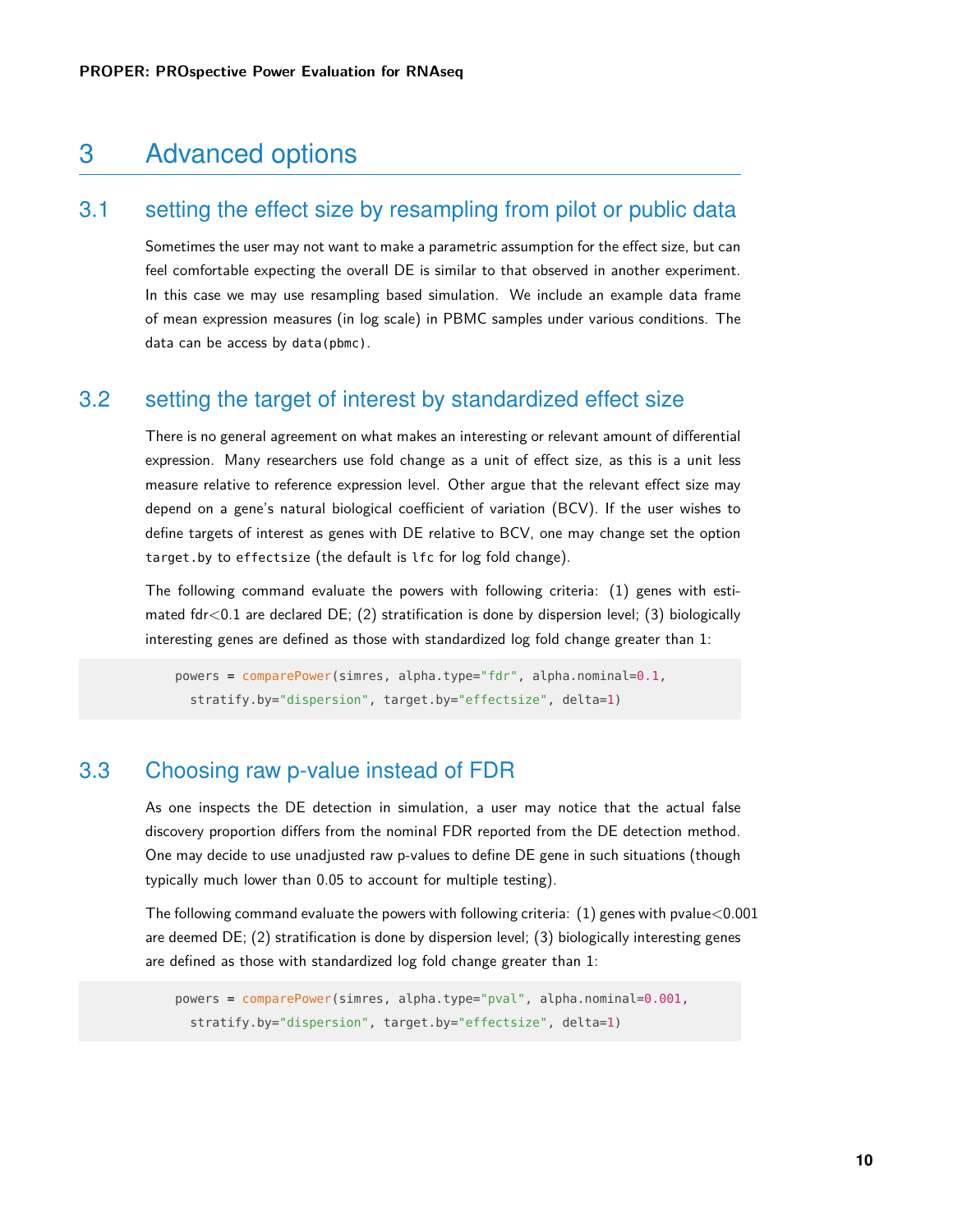# 4 Conclusion

<span id="page-10-0"></span>PROPER provides methods to assess the power–sample size relationship for DE detection from RNA-seq data. A comprehensive evaluation of statistical power, as well as actual type I error, over a range of sample sizes, are obtained based on simulation studies.

# 5 Session Info

```
sessionInfo()
```

```
## R version 4.2.0 RC (2022-04-19 r82224)
## Platform: x86_64-pc-linux-gnu (64-bit)
## Running under: Ubuntu 20.04.4 LTS
##
## Matrix products: default
## BLAS: /home/biocbuild/bbs-3.15-bioc/R/lib/libRblas.so
## LAPACK: /home/biocbuild/bbs-3.15-bioc/R/lib/libRlapack.so
##
## locale:
## [1] LC_CTYPE=en_US.UTF-8 LC_NUMERIC=C
## [3] LC_TIME=en_GB LC_COLLATE=C
## [5] LC_MONETARY=en_US.UTF-8 LC_MESSAGES=en_US.UTF-8
## [7] LC_PAPER=en_US.UTF-8 LC_NAME=C
## [9] LC_ADDRESS=C LC_TELEPHONE=C
## [11] LC_MEASUREMENT=en_US.UTF-8 LC_IDENTIFICATION=C
##
## attached base packages:
## [1] stats graphics grDevices utils datasets methods base
##
## loaded via a namespace (and not attached):
## [1] digest_0.6.29 magrittr_2.0.3 evaluate_0.15
## [4] highr_0.9 rlang_1.0.2 stringi_1.7.6
## [7] cli_3.3.0 rmarkdown_2.14 BiocStyle_2.24.0
## [10] tools_4.2.0 stringr_1.4.0 xfun_0.30
## [13] yaml_2.3.5 fastmap_1.1.0 compiler_4.2.0
## [16] BiocManager_1.30.17 htmltools_0.5.2 knitr_1.38
```